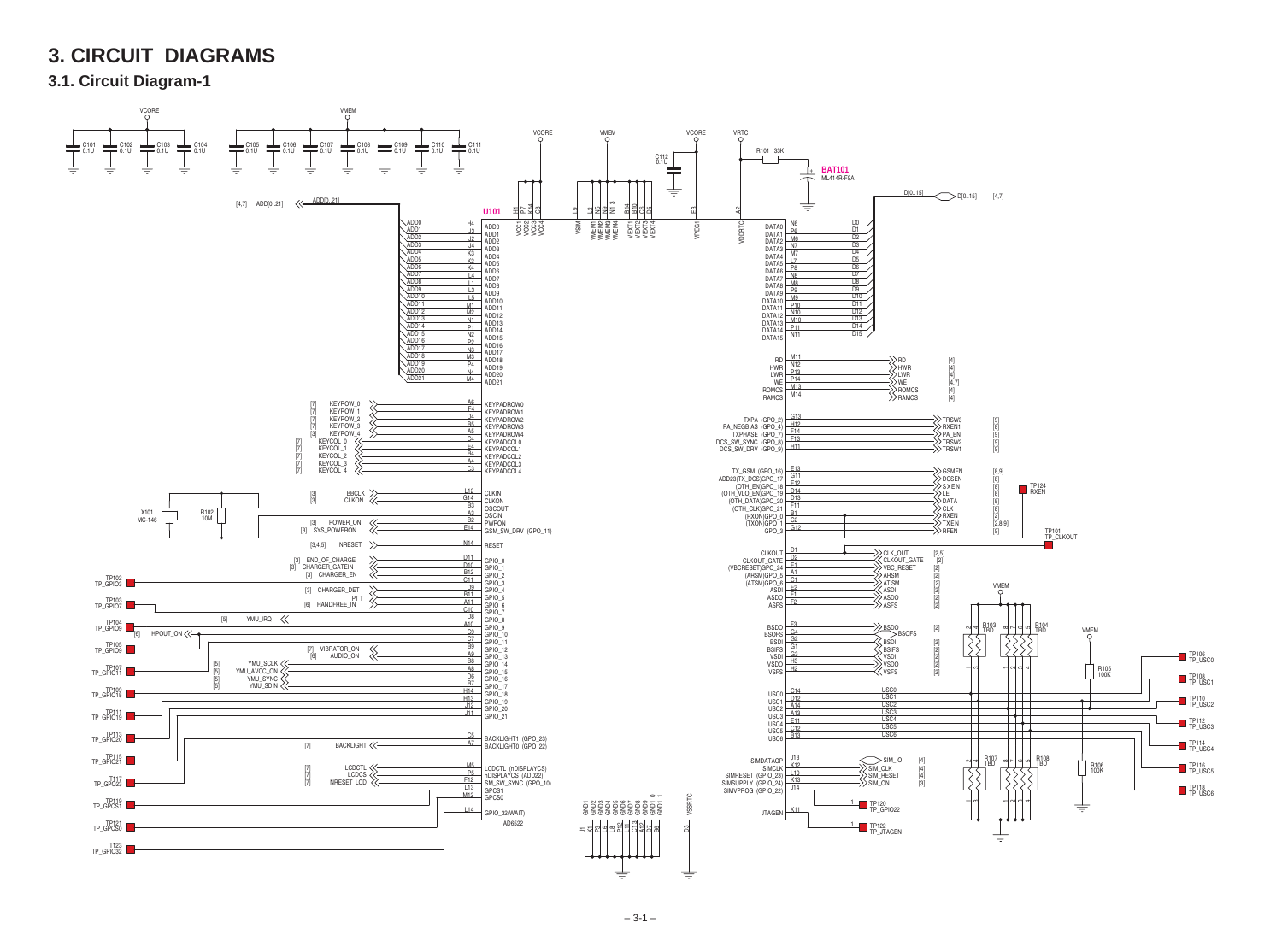

## **3.2. Circuit Diagram-2**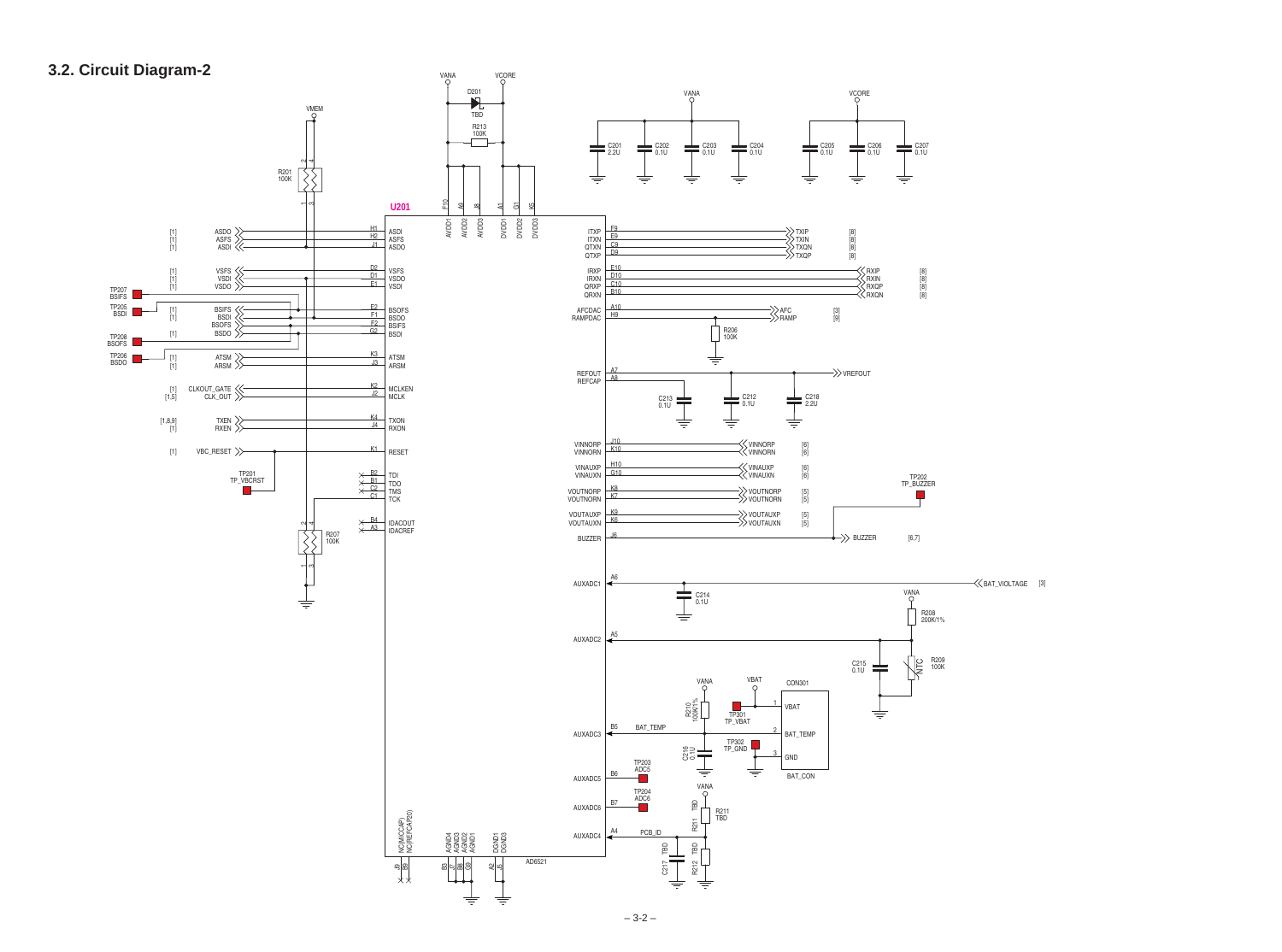

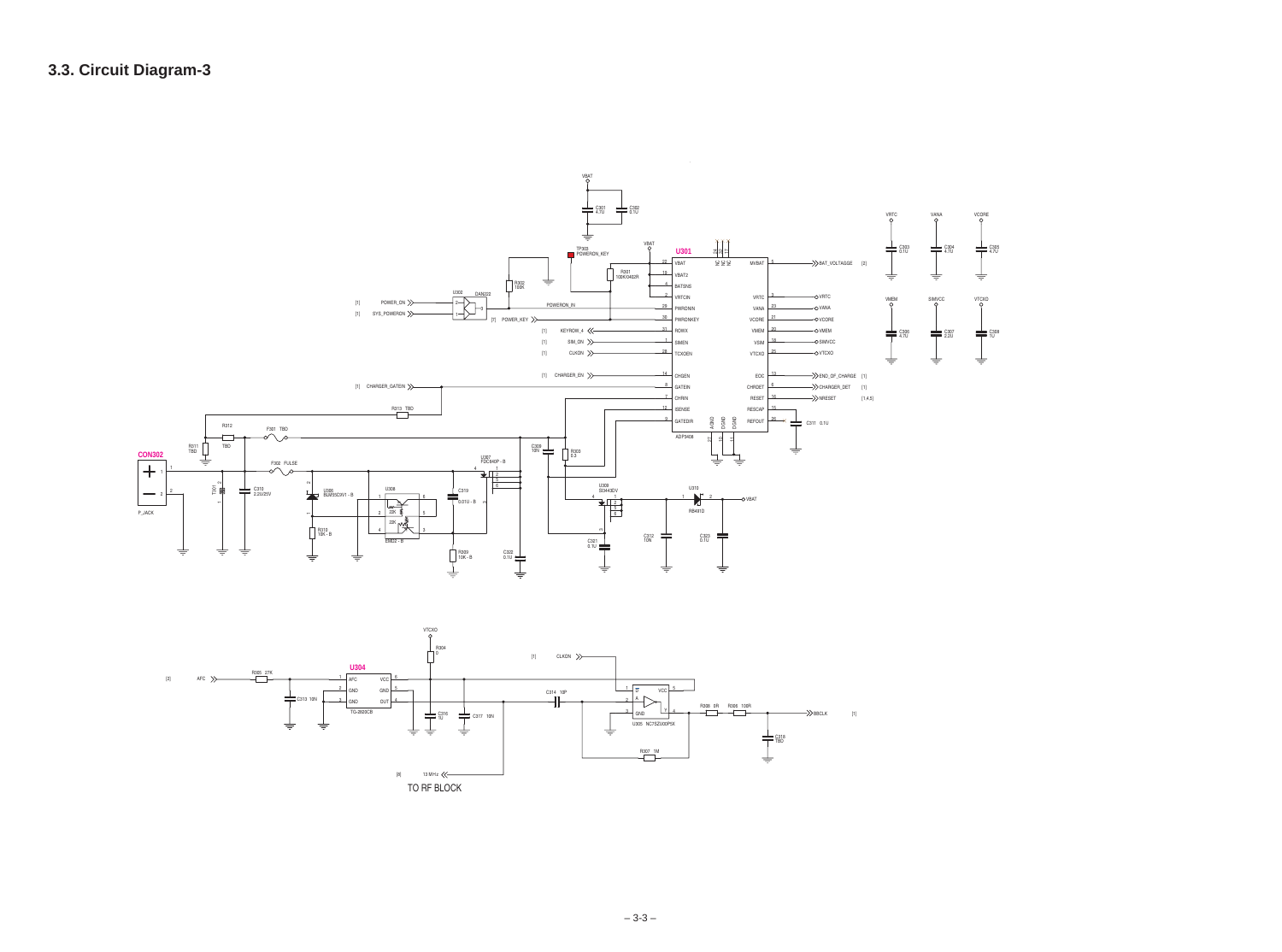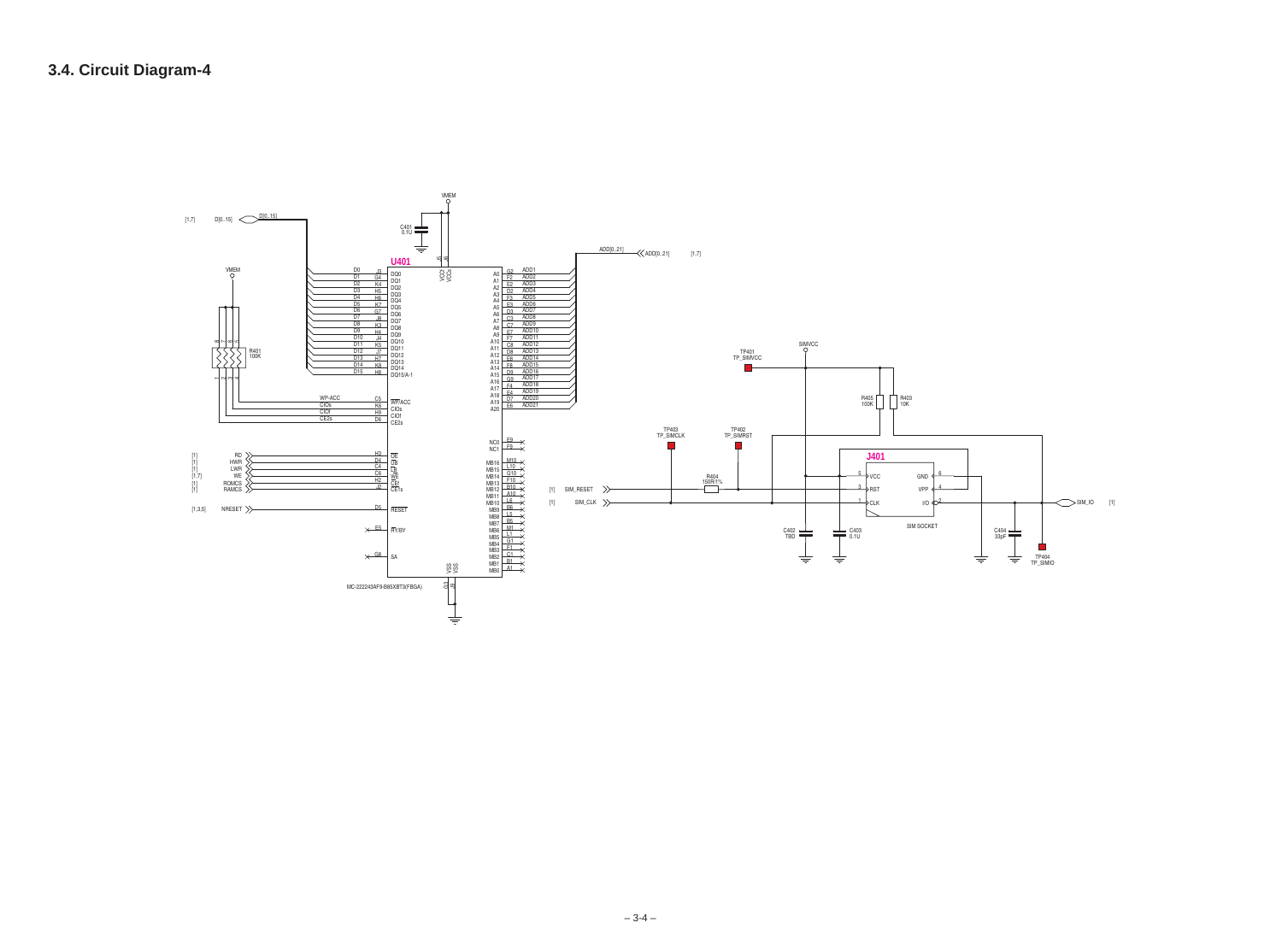

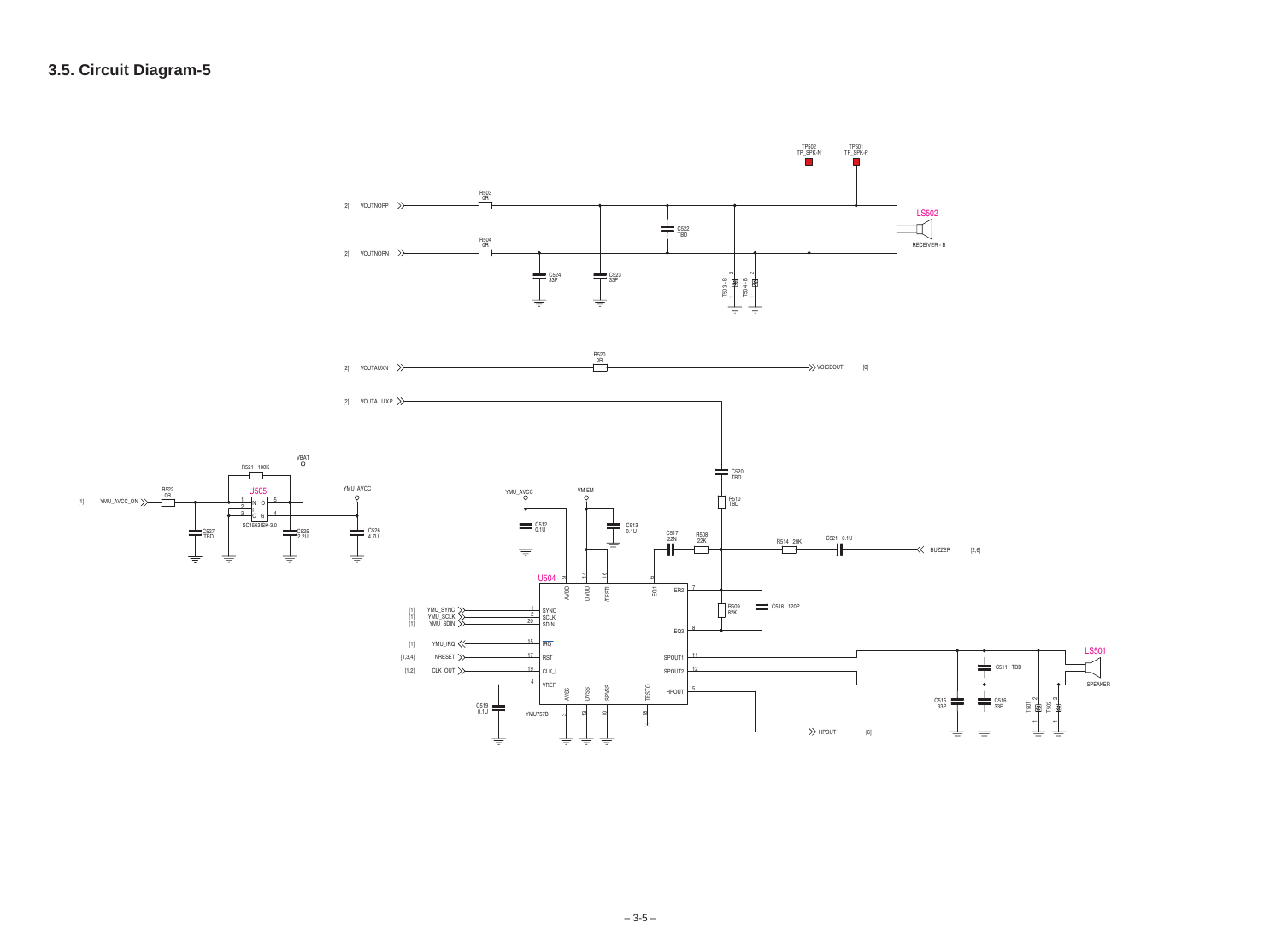

 $-3-6-$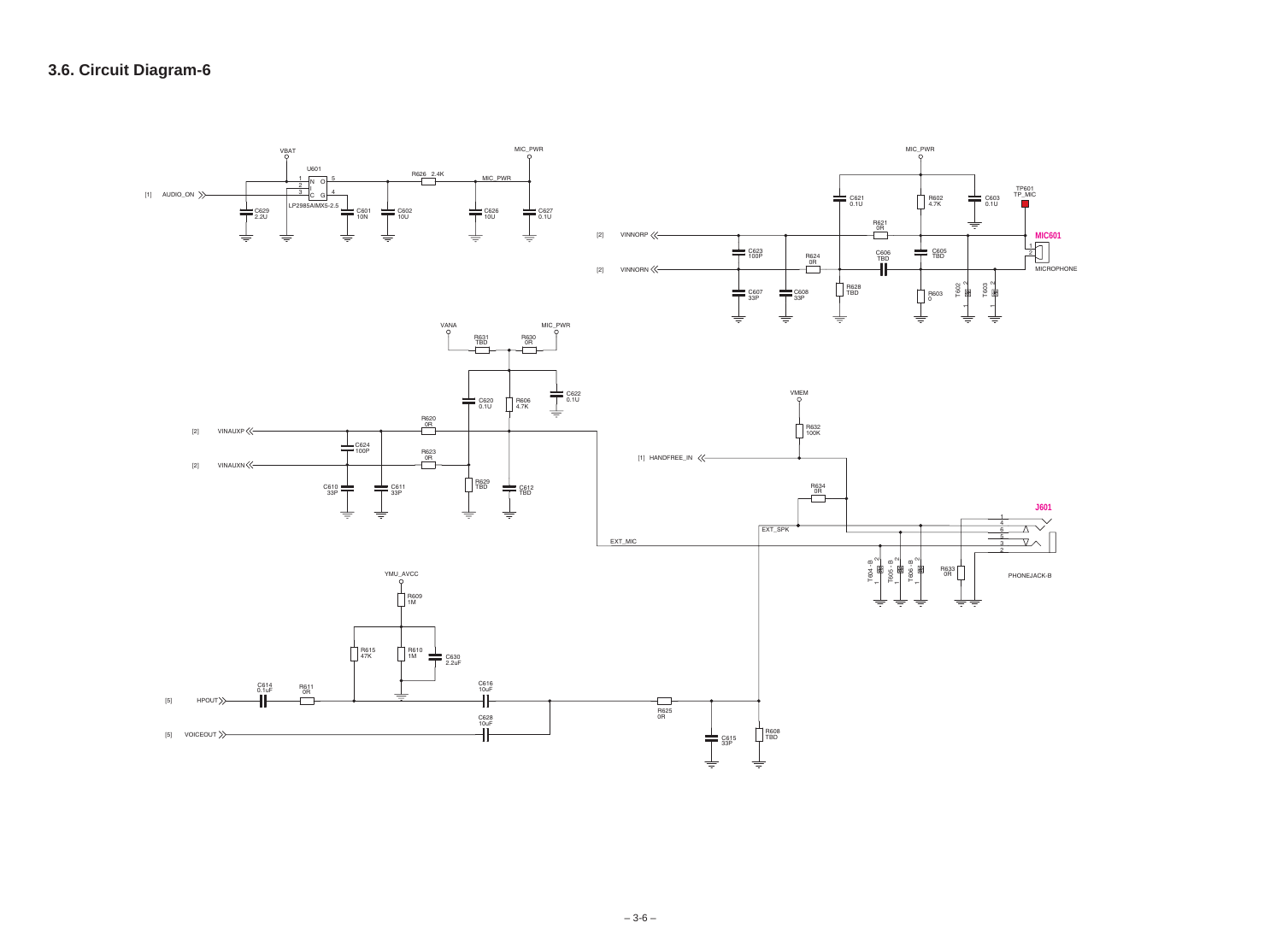

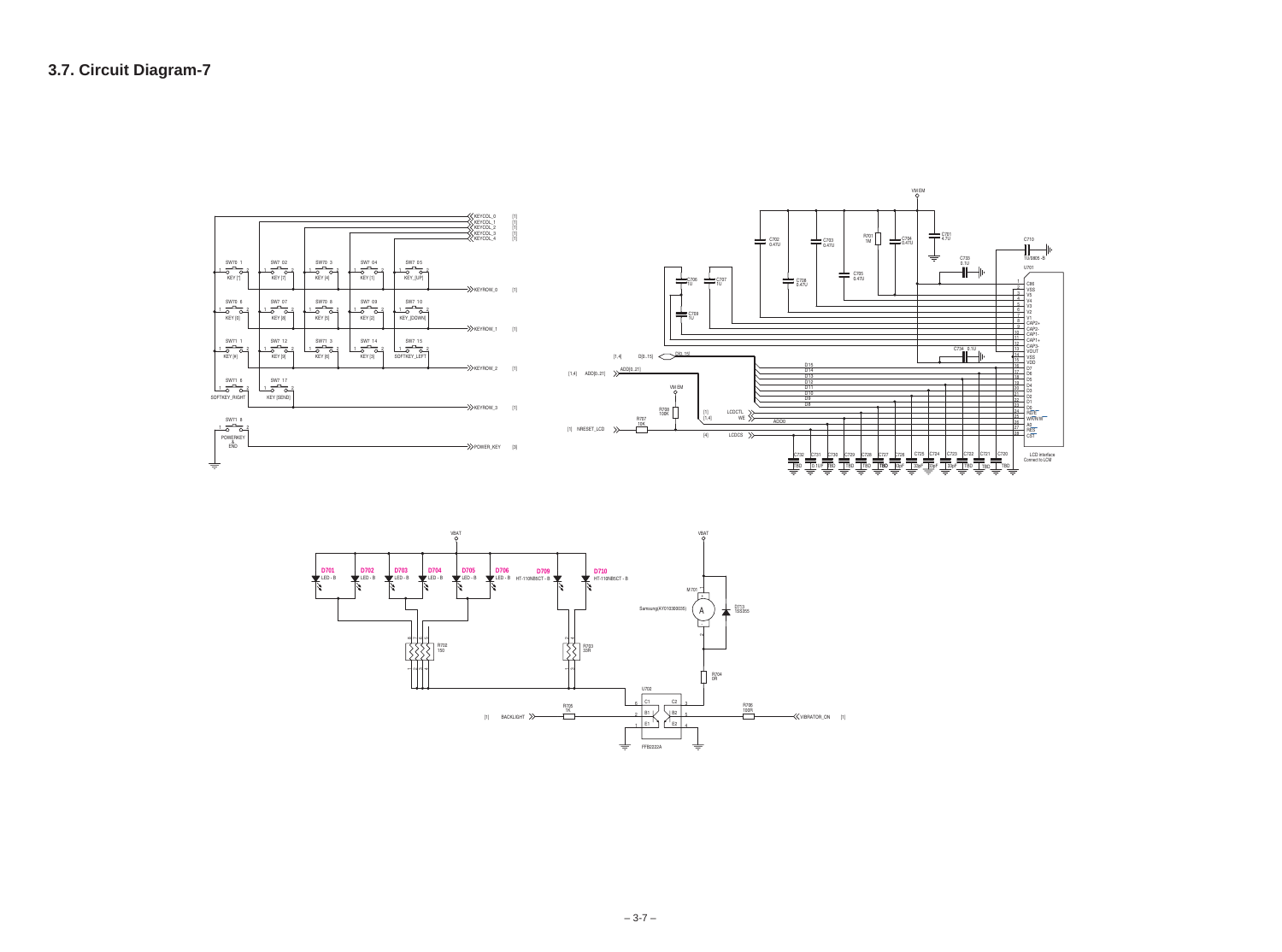| RXIP<br>RXIN<br><b>RXQP</b><br>RXQN<br><b>VRF</b> | $\begin{bmatrix} 2 \\ 2 \end{bmatrix}$<br>$[2]$<br>$[2]$ |
|---------------------------------------------------|----------------------------------------------------------|
| $\ll$ vsyn                                        | $[9]$                                                    |
| LE<br>、<br>CLK<br>、DATA<br>$\ll$ sxen             | $[1]$<br>$\begin{bmatrix} 1 \\ 1 \end{bmatrix}$<br>$[1]$ |
| $\ll$ 13MHz                                       | $[3]$                                                    |
| $\ll$ vtcxo                                       |                                                          |

[9]

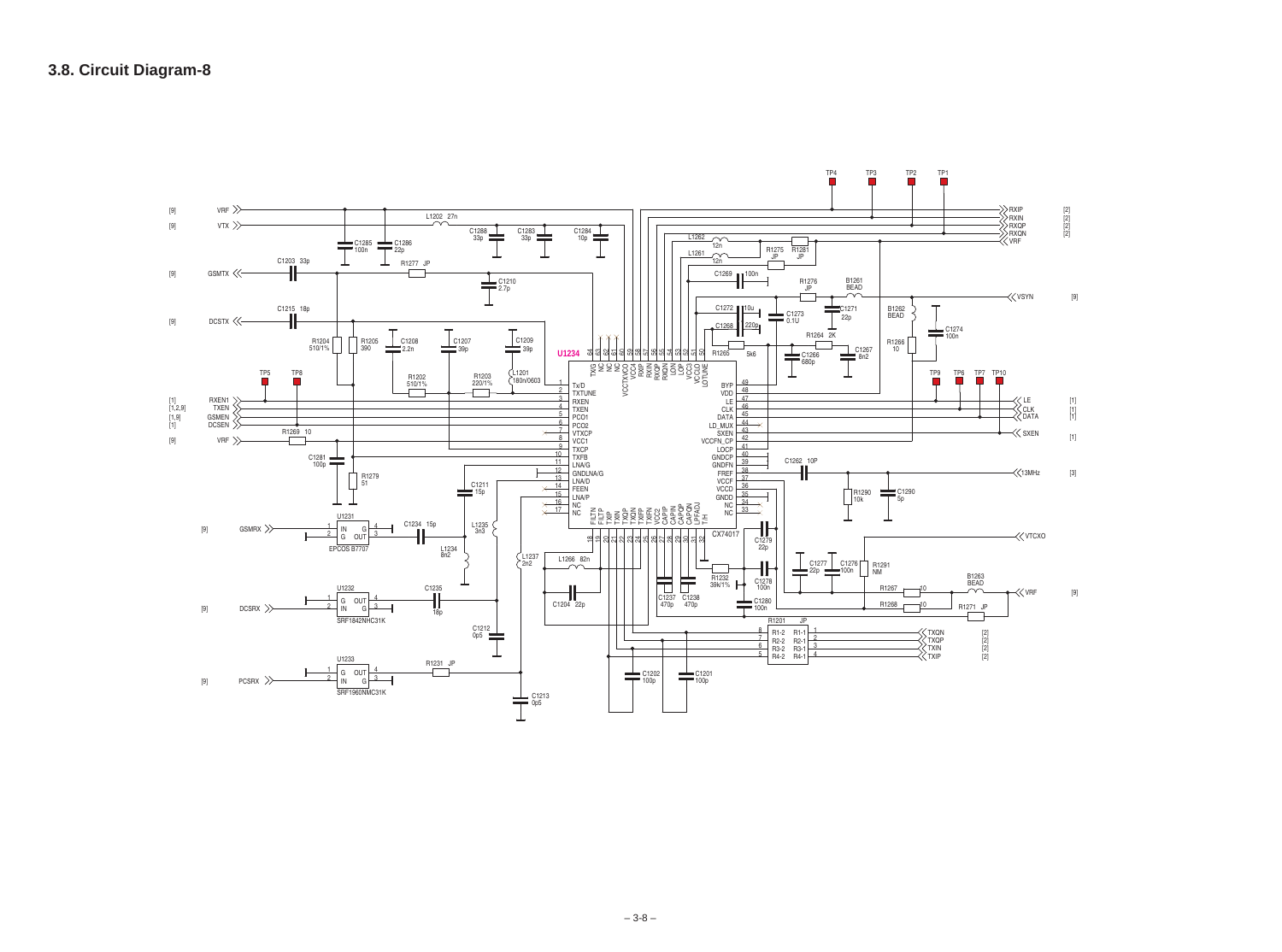

| <b>ATX</b> | [8]    |
|------------|--------|
| ΛP         | [2]    |
| EN         | [1]    |
| <b>AEN</b> | [1, 8] |
| <b>STX</b> | [8]    |
|            |        |

| ι3 | $[1]$ |
|----|-------|
| 1  | $[1]$ |
|    |       |

| $\overline{\phantom{a}}$ | $[1]$ |  |
|--------------------------|-------|--|